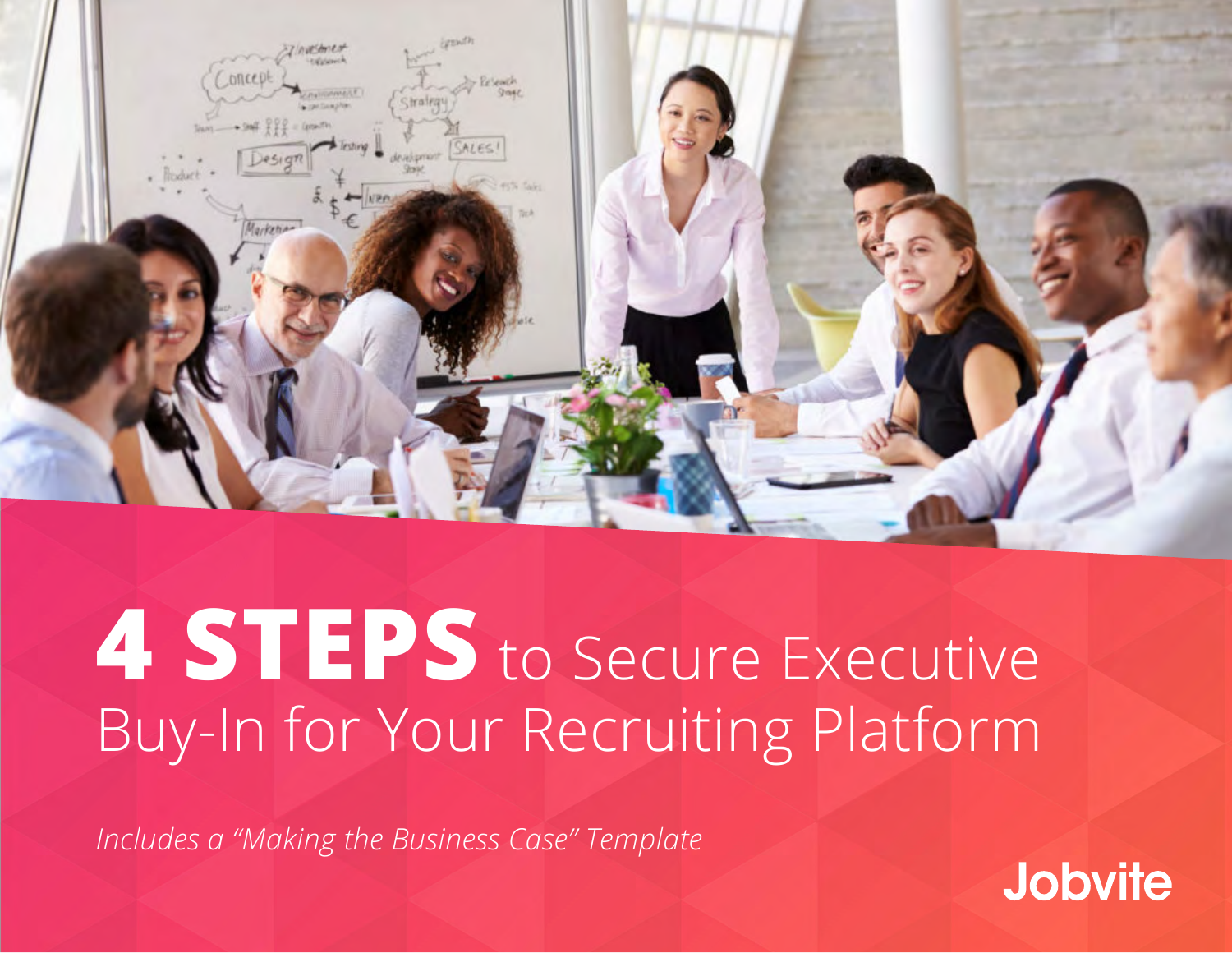# Securing Executive Buy-In is Easy, if You Know How

If you're ready to invest in a recruiting platform, then you know you're in for countless weeks, or maybe months of due diligence—tireless research, vendor comparisons, wading through user testimonials, and reviews. But perhaps just as important as finding the right recruiting platform is getting executive buy-in for investing in your platform of choice. It pays to rally support and start the buy-in process early.

But where to begin? Most CEOs report that finding top talent is their number one business concern. And it's very likely that your CEO considers recruiting a top priority. But that doesn't necessarily mean that they understand the nuances of recruitment and why a recruiting platform is so critical.

You know the benefits of your recruiting platform of choice and how it will help you manage the entire hiring process more efficiently, from building your talent pool to successfully onboarding your new hires. Broad talent management or HRIS suites just won't cut it. They provide limited recruiting functionality. Because in today's competitive hiring market, recruiting is less about HR and more about sales and marketing. And that includes marketing to your own executives.

But to secure executive buy in, you need to speak the common language of business value and impact, and clearly outline what's in it for them. This guide is designed to help you do just that. We'll help you zero in on the numbers and value potential of implementing a recruiting platform. Armed with this data, you can spell out the advantages to executive decision-makers—and then get the technology you need to succeed.

> According to the [2014 Annual](http://www.pwc.com/gx/en/hr-management-services/publications/assets/ceosurvey-talent-challenge.pdf)  [Global CEO Survey](http://www.pwc.com/gx/en/hr-management-services/publications/assets/ceosurvey-talent-challenge.pdf), **63%** of CEOs are concerned about the availability of key skills, and **50%** of CEOs plan to increase headcount over the next 12 months.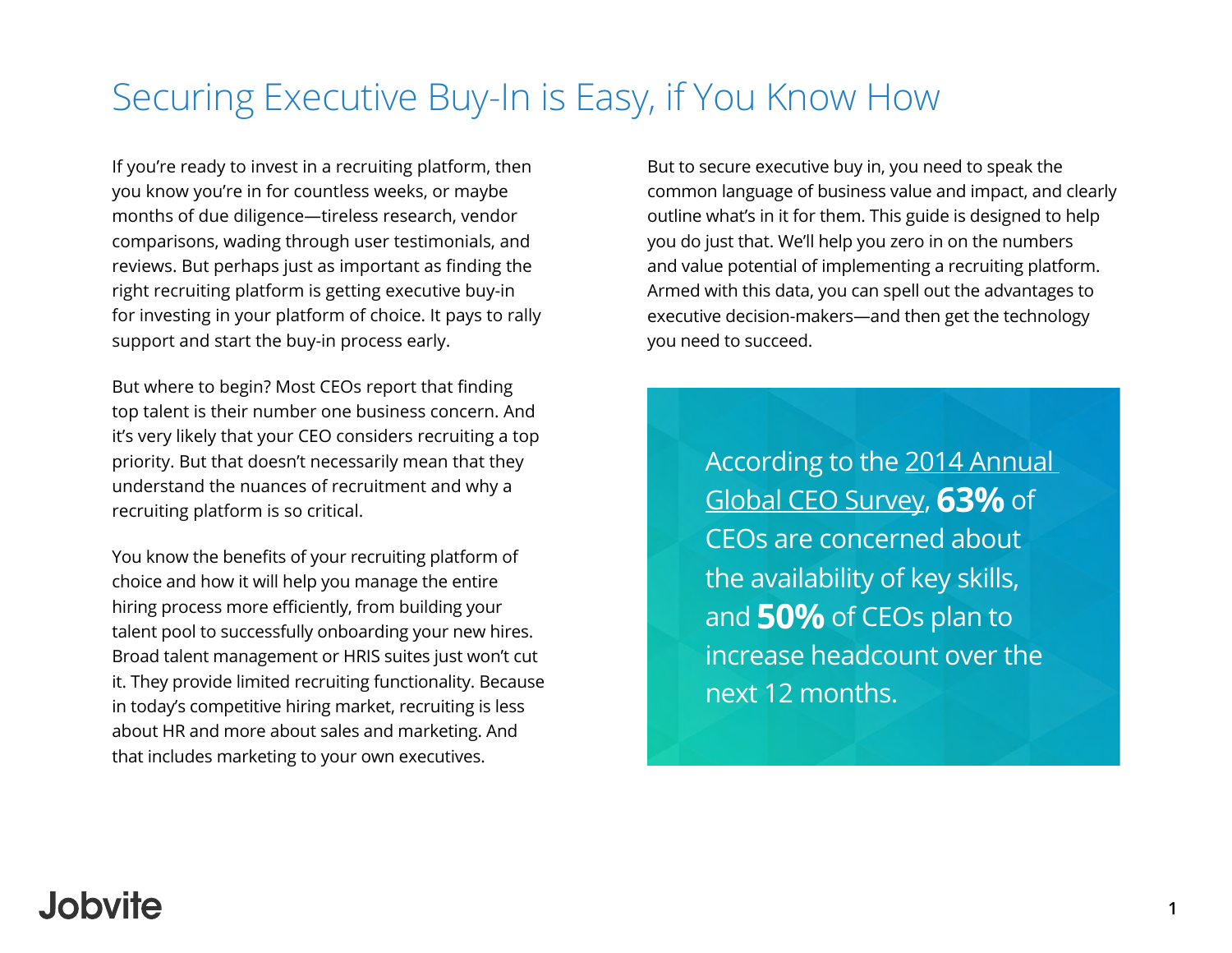# **Step 1:** Frame the Conversation

In order to muster executive support, you need to help your decision-makers understand the issue. That means first conveying the importance of recruiting and why recruiting top talent requires a different level of recruiting technology.

Here are some tips for framing the discussion:

**• Demonstrate the need and align it with real business problems.** Don't get bogged down talking about recruiting platform features and capabilities or day-to-day complaints. Instead, focus on how the recruiting platform will impact revenue, productivity, and the ability to bring in top talent the organization needs

> Jobvite is **the only best-of-breed** recruiting platform that is SOC2 compliant.

- **• Know your audience.** Be direct and concise. C-level executives don't have time to read lengthy articles or reviews. You are identifying and promoting the need for change. Frame the need for a recruiting platform at a strategic level and articulate its impact on the organization's performance
- **• Identify your key decision-makers and tailor your message based on their specific concerns.** Your CEO is concerned with strategy, market demand, competition, and the availability of resources. While your CIO is worried about technology integration complexities and loss of control over data and systems. And your CFO will want to know about cost-savings and how the technology investment will impact profit margins (or reduce costs) and improve employee productivity. CTOs will care about your security, especially if you're dealing with PPI (protected personal information)
- **• Get your IT team involved early.** IT is responsible for evaluating new technology to help your organization function more efficiently. They can be your partner in crime and you can work together to create value and business outcomes. By considering their needs and seeking their advice often, you'll minimize implementation issues early. When you and IT stand together behind a proposal for a new recruiting platform, you'll have a better chance of getting buy in from other executives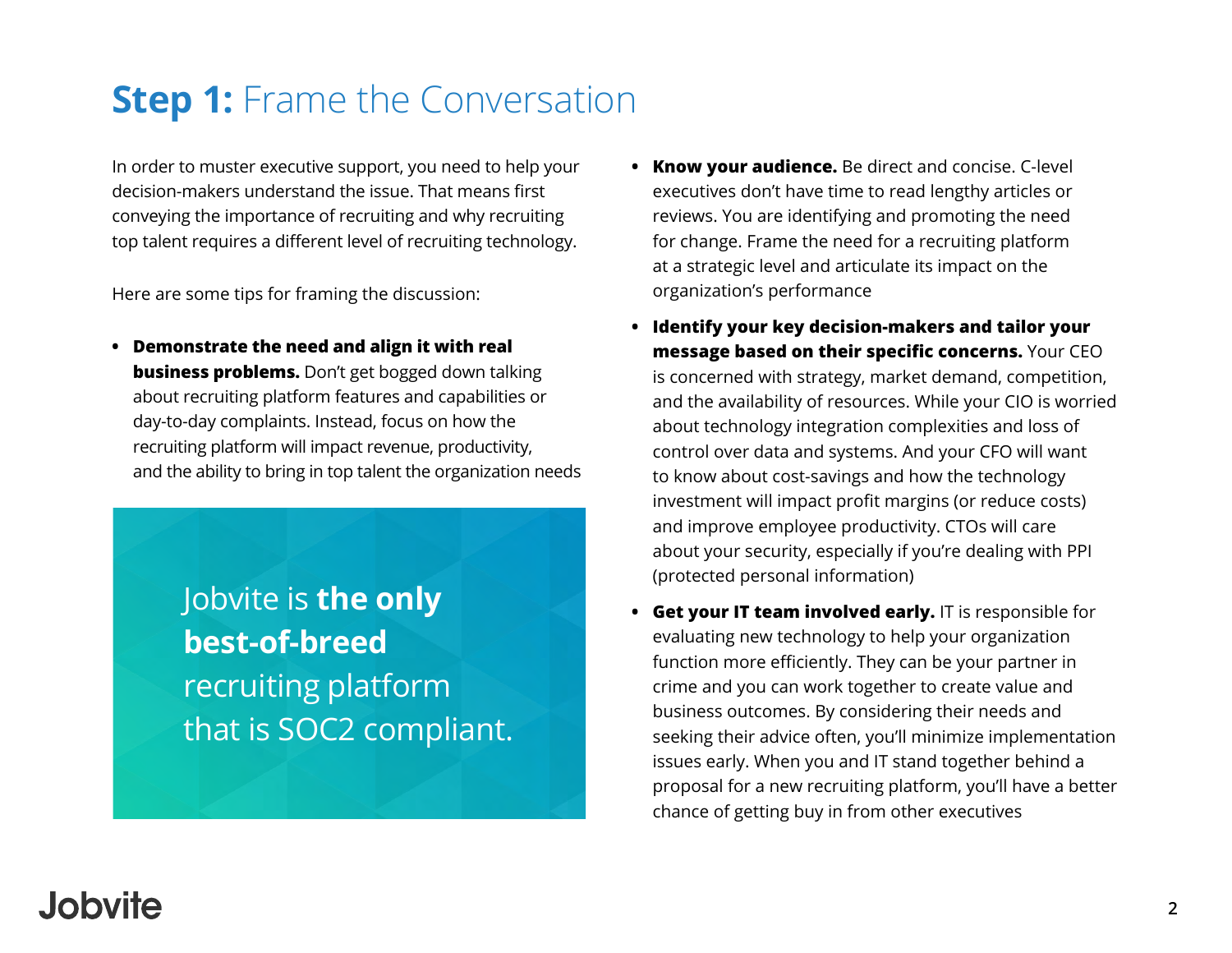# **Step 2:** Do Your Homework

Executives may not know all the day-to-day challenges you're facing with an inadequate recruiting solution (or no recruiting solution at all). Don't complain, but make sure they understand your biggest pain points, what those challenges are costing the organization, and how a new recruiting platform can change that. Be prepared to clearly show the measurable upside to using a comprehensive recruiting platform—as well as the measurable downside to not using one.

Step back and look at what's happening in the market to find drivers that will support the need for a recruiting platform. For example:

- **•** Are there new regulations that will change your industry?
- **•** Are there anticipated talent shortages in areas that are critical to your business?
- **•** Is turnover in certain positions impacting your customers?

These market dynamics, paired with your carefully prepared business case, will help you make a strong strategic argument for a recruiting solution.

According to Capterra, recruiting software can improve your hiring process and efficiency by **94%.**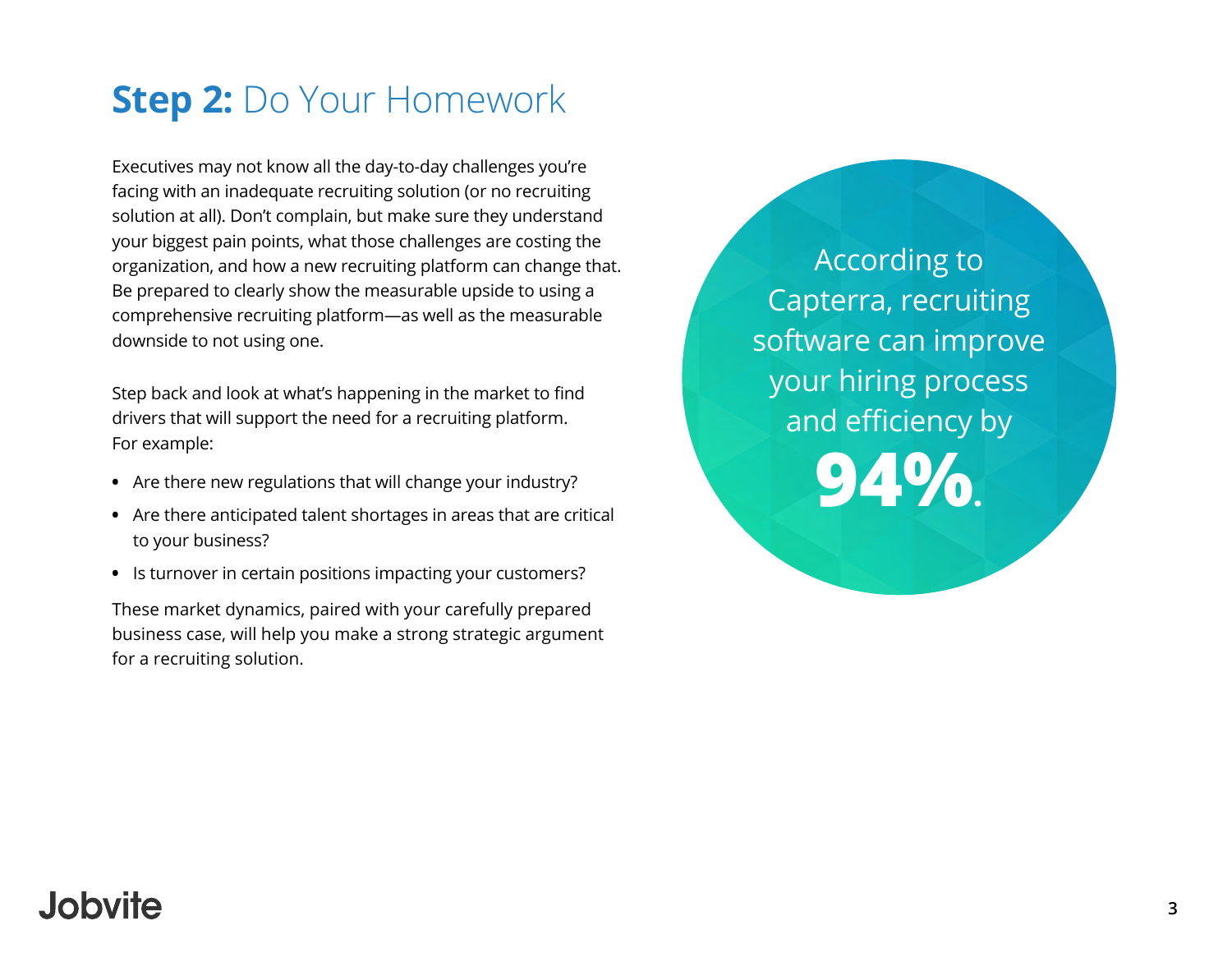Don't discount the importance of other stakeholders and influencers who can help support your case. Look beyond your team to identify other people in the organization who would directly and rapidly benefit from a recruiting solution, like a department head who has had a difficult time finding quality candidates, or a manager looking to quickly hire more salespeople before a product launch. Once you've identified your allies and stakeholders—including your own recruiters, sourcers, and hiring managers—get them involved early in the process, so you can maximize their support to help drive consensus. Don't forget about influencers. Maybe there's a tenured sales rep who has the CEO's ear or a tenured hiring manager who can help you drive change.

| <b>Decision-Maker</b>      | <b>Top Concerns</b>                                                                                                                                                                                                                                             |
|----------------------------|-----------------------------------------------------------------------------------------------------------------------------------------------------------------------------------------------------------------------------------------------------------------|
| CEO                        | Strategy; top-line business growth; maximizing the value of the<br>business; market demand; competition; availability of the right talent                                                                                                                       |
| <b>CFO</b>                 | Cost-savings; profit margins; employee productivity                                                                                                                                                                                                             |
| CIO/CTO                    | Evaluating new technology to help organization function more<br>efficiently; implementation path; integration complexities; loss of<br>control over data and systems; security                                                                                  |
| Recruiters/Hiring Managers | Will the system be easy to use and deliver a great candidate<br>experience? Will it help your company source more quality candidates<br>faster? Focus your communications on solutions that will address the<br>biggest pain points in your recruiting process. |

Understanding each decision-maker's unique concerns will help you develop a proposal to win them over.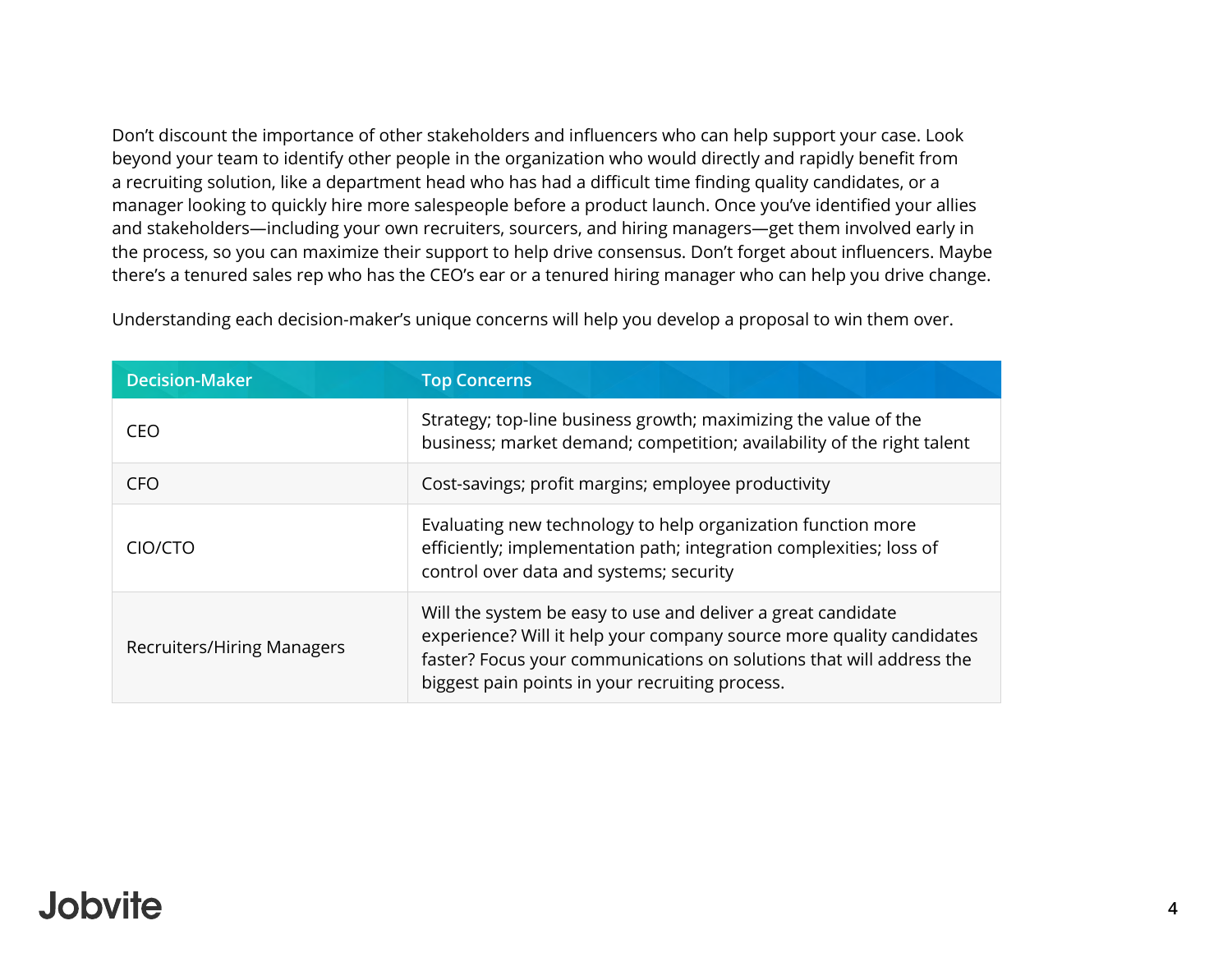# **Step 3: Get the Timing Right**

With any important conversation, timing is everything. It's important to find the right time to raise your proposal. Notice when your stakeholders are beginning to care about a larger topic or trend that's related to recruiting and hiring. For example, when key players leave or join the organization or when talent shortages in certain areas get widespread media coverage. Provide your stakeholders with context and content about the role of recruiting in your organization and the results you're driving.

> The average cost-perhire is \$4,129, while the average time it takes to fill a given position is 42 days, according to the Society for Human Resource Management (SHRM).

It's important to be mindful of deadlines as well. A major product launch on the horizon may drive the need to hire new salespeople quickly. Your key decisionmakers will be more open to your proposal if you can link your recommendation for a recruiting platform to an organizational priority or shift. At the same time, be aware of other pressure facing your executive-level decision-makers. If an executive is especially busy or a deadline is approaching, then make sure you're not overloading them with details.

If your decision-makers or influencers like to be involved in the details, include them in the process early. Provide opportunities for them to talk to you, read reports, or sit in on meetings with vendors. Get IT involved early. Your IT team will likely have questions about security, downtime, data backup, and more. Put your IT team at ease by discussing these topics, along with other critical infrastructure requirements, so you know what solution will best cover your bases.

And, lastly and most importantly, take key decisionmakers along the journey with you so that they continue to understand the original problems you're trying to solve and the steps you're taking to fix them.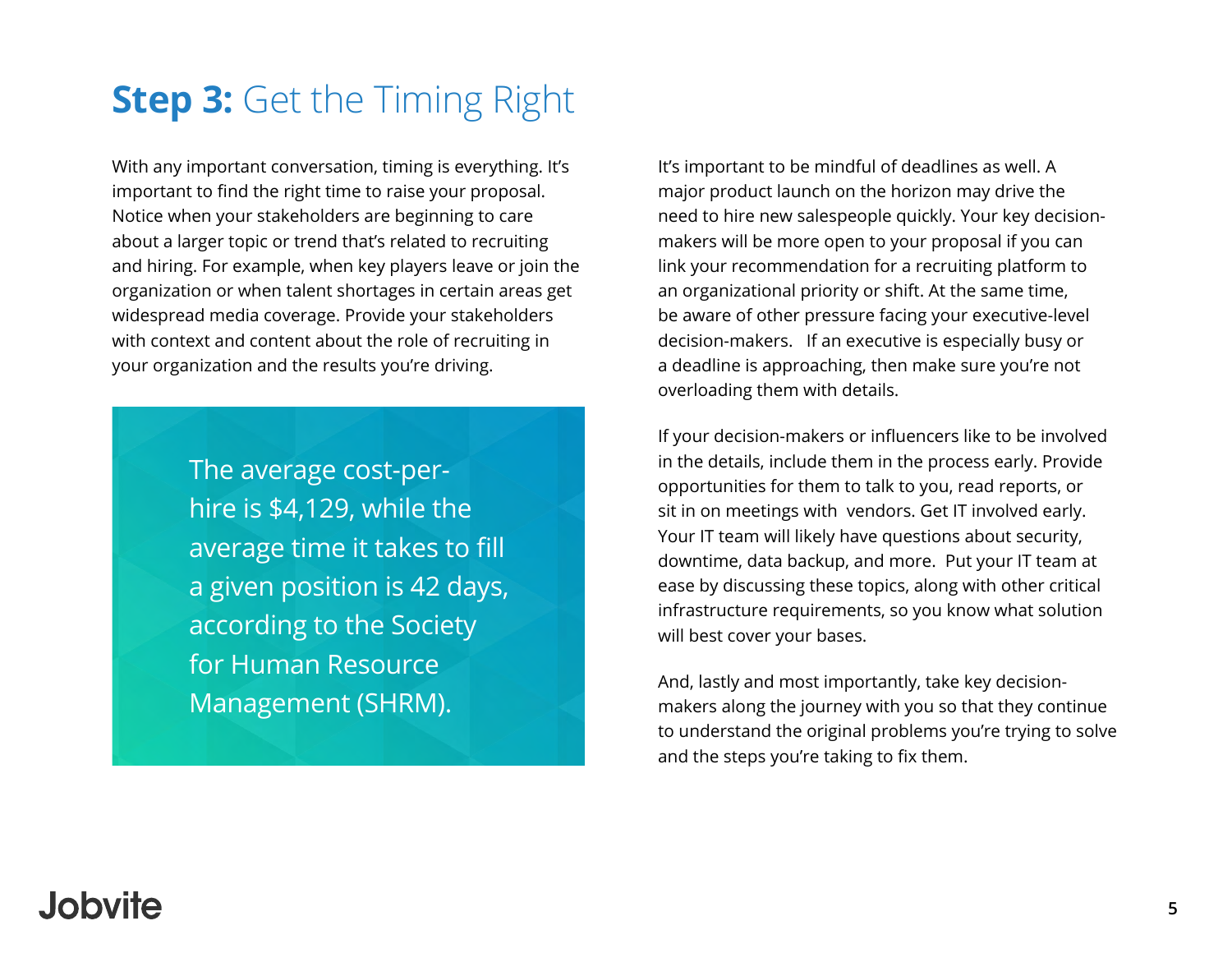# **Step 4:** Communicate the ROI, Your Vendor Can Help

Numbers speak volumes and your executives will want to understand the measurable return on investing in a recruiting platform. Calculate the ways in which the right recruiting technology will help you save time, boost productivity, reduce costs, and hire longer lasting, more qualified talent. Your recruiting platform vendor should be able to provide you with an ROI analysis of their product.

This is where the details count. Know your current metrics, such as cost to hire, time-to-hire, time-to-fill, application rates, quality of hire, and more. Be ready to prove how your new solution will report on those numbers, surface insights, and recommend actions to take to improve them.

And, don't underestimate more qualitative factors that will impact your ROI such as delivering a great candidate experience. Whether it's a mobile apply process or a winning career website, your recruiting software should support everything you need to showcase your employer brand.

If you don't know your metrics, look for industry stats and benchmarks to support your case. Learn a few easy ways to become a *data-driven recruiter*. If you're in the process of evaluating recruiting platforms already, get your vendors help with building a business case. It's in their best interest to help you prove value and ROI. Leverage their case studies, testimonials, references, cost analysis, and ROI calculators to build your case.



#### **Jobvite Customers See Higher ROI**

#### **Llobvite**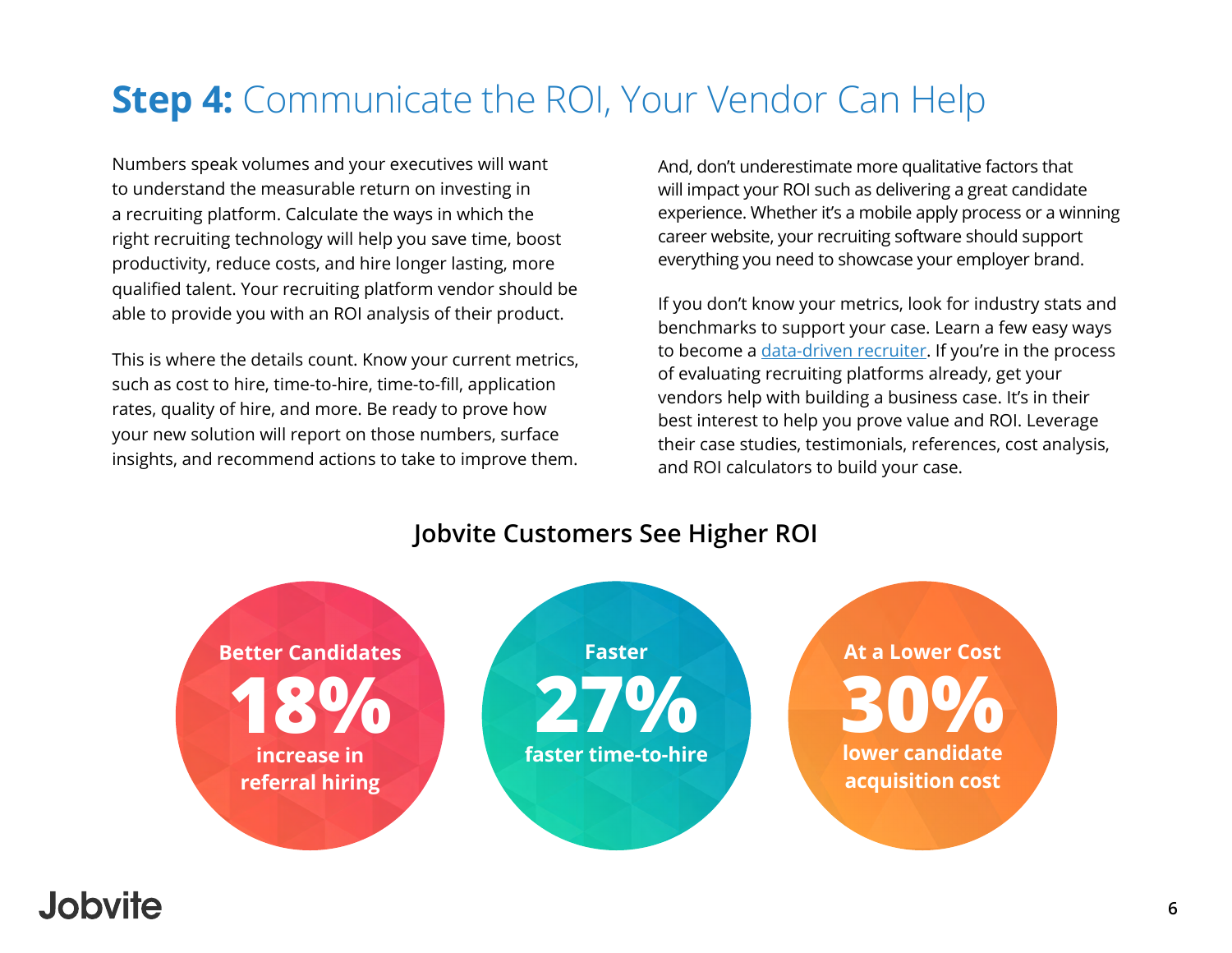## Download "Making the Business Case" Template

Talent is the lifeblood of your organization. But top talent can be hard to come by in today's highly competitive hiring market. That's why you need to harness all the tools at your disposal to successfully meet your company's hiring goals.

The right recruiting platform can be a game-changer. But getting executive leadership to understand this—and invest in recruiting technology beyond the generic HR suite—can still be an uphill battle.

However, if you put your sales and marketing skills to work, do your homework, align with the right influencers, and put together a strong business case that demonstrates measurable ROI, you will earn executive buy-in for the recruiting platform you need to succeed.

To help you make your case, we've created a workbook template that outlines all of the factors you need to consider, and that your stakeholders will ask for, when making a recruiting software decision. Download it today and let us know what you think!

> **[Download](http://bit.ly/2pxULbO)  Template**